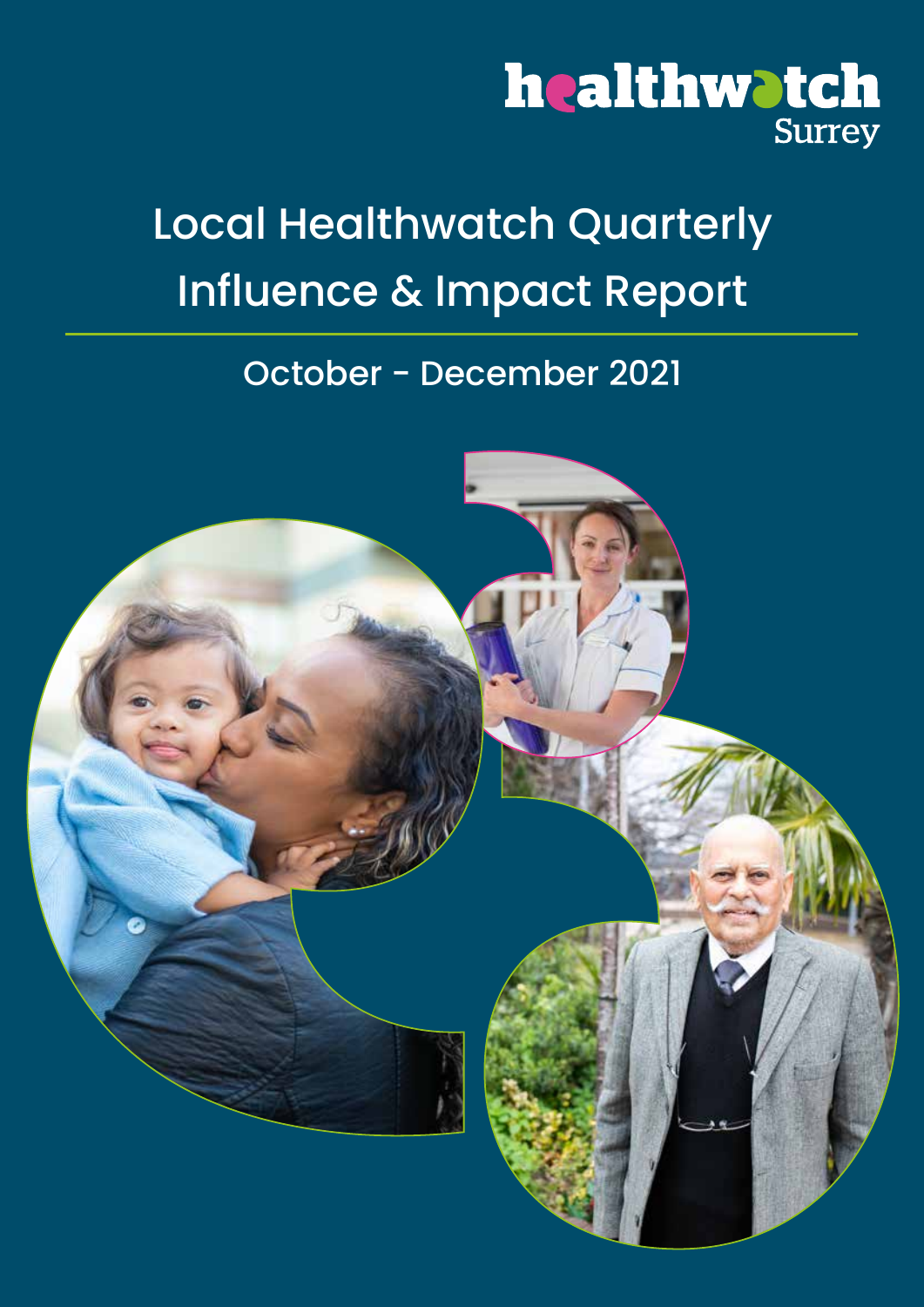# Helping shape health and social care services in Surrey

# **Contents**

- Our engagement 3
- What we are hearing 4
- Our thematic priorities 6
- Where we share your stories 7
- Our volunteers 8
- Helpdesk and Advocacy services 9
- Contact us 11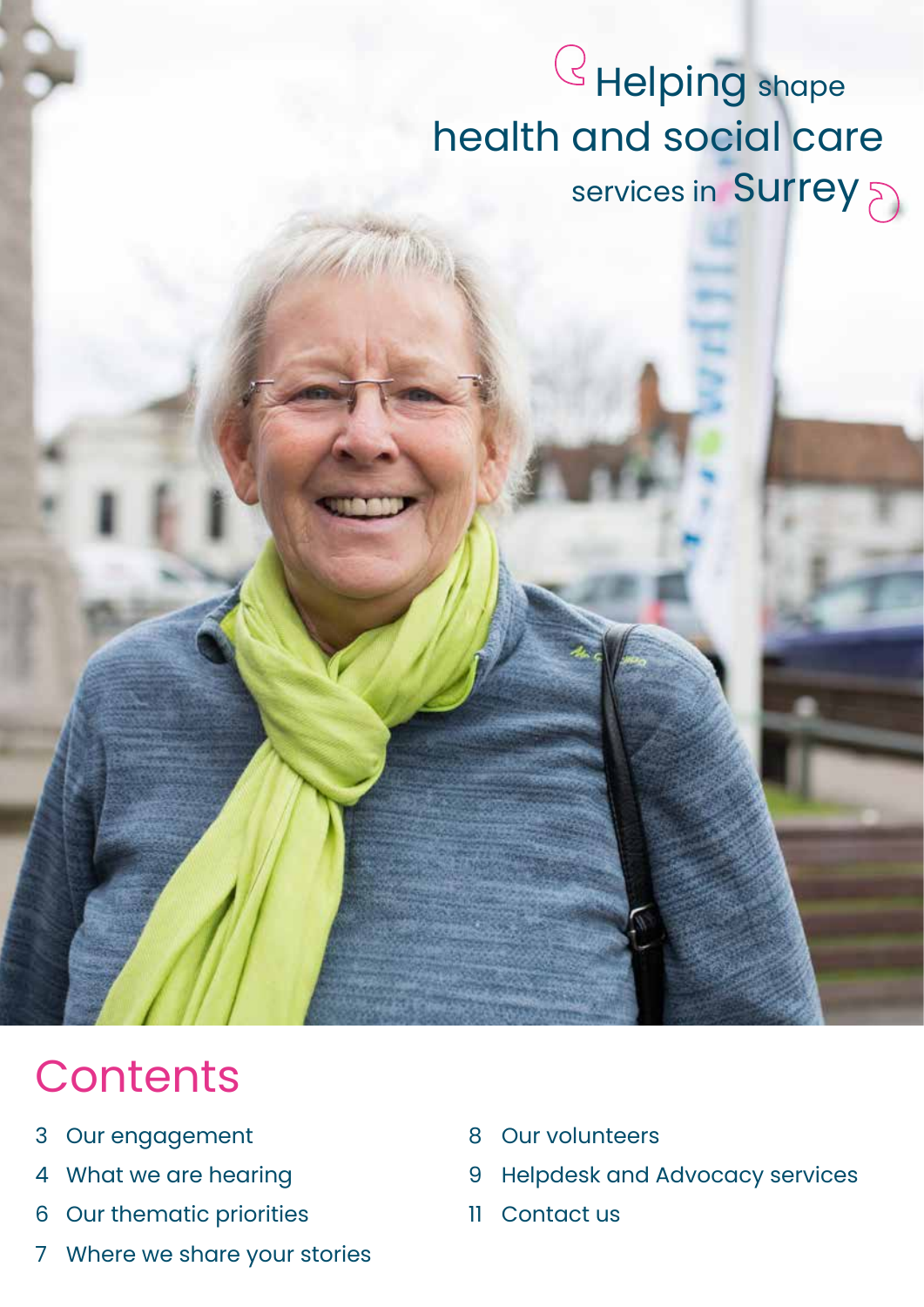# Our Engagement





This quarter our staff and volunteers have been out and about across Surrey rolling out our agenda-free engagement strategy. Each month we focused on one area of the county, highlighting the variations in health and care experiences across the county and providing more focused insights to providers of health and care services to help them better understand the communities they serve.

We visited Guildford and Waverley in October, Surrey Downs in November and North-West Surrey in December, which was unfortunately curtailed by the rising Covid-19 cases.

We heard stories from those patients and their families attending Royal Surrey County Hospital, Epsom Hospital and St Peter's Hospital. We were also on the high streets of Banstead and Godalming, speaking with residents about their experiences.

We heard from service users of the Horizon mental health hub, listening to how the restrictions and changes of the past 18 months has affected services.

We visited The Grange in Epsom, an assisted living facility for people with learning disabilities, speaking to residents and their families regarding the challenges in accessing services and how the changes to health and care

access have both positively and negatively impacted them.

Our engagement staff and volunteers are out to listen, and they also offer advice and signposting where appropriate. They provide people with information about how to access health and care services, as well as making people aware of the advocacy and community support available.

Next quarter, we turn our attention to Surrey Heath and East Surrey, where we will continue to explore the experiences of health and care at a local level.

While our face-to-face engagement is now paused, we continue to hear from Surrey residents through our Helpdesk and our system partners in Citizens Advice and advocacy, and also through our volunteers who share stories from their communities. We hope to continue our face-to-face engagement as soon as it is safe to do so.

If you would like Healthwatch Surrey to engage with your service, please contact:

- $\Xi$  enquiries@healthwatchsurrey.co.uk
- 03 303 0023
- **E** Text/SMS: 07592 78753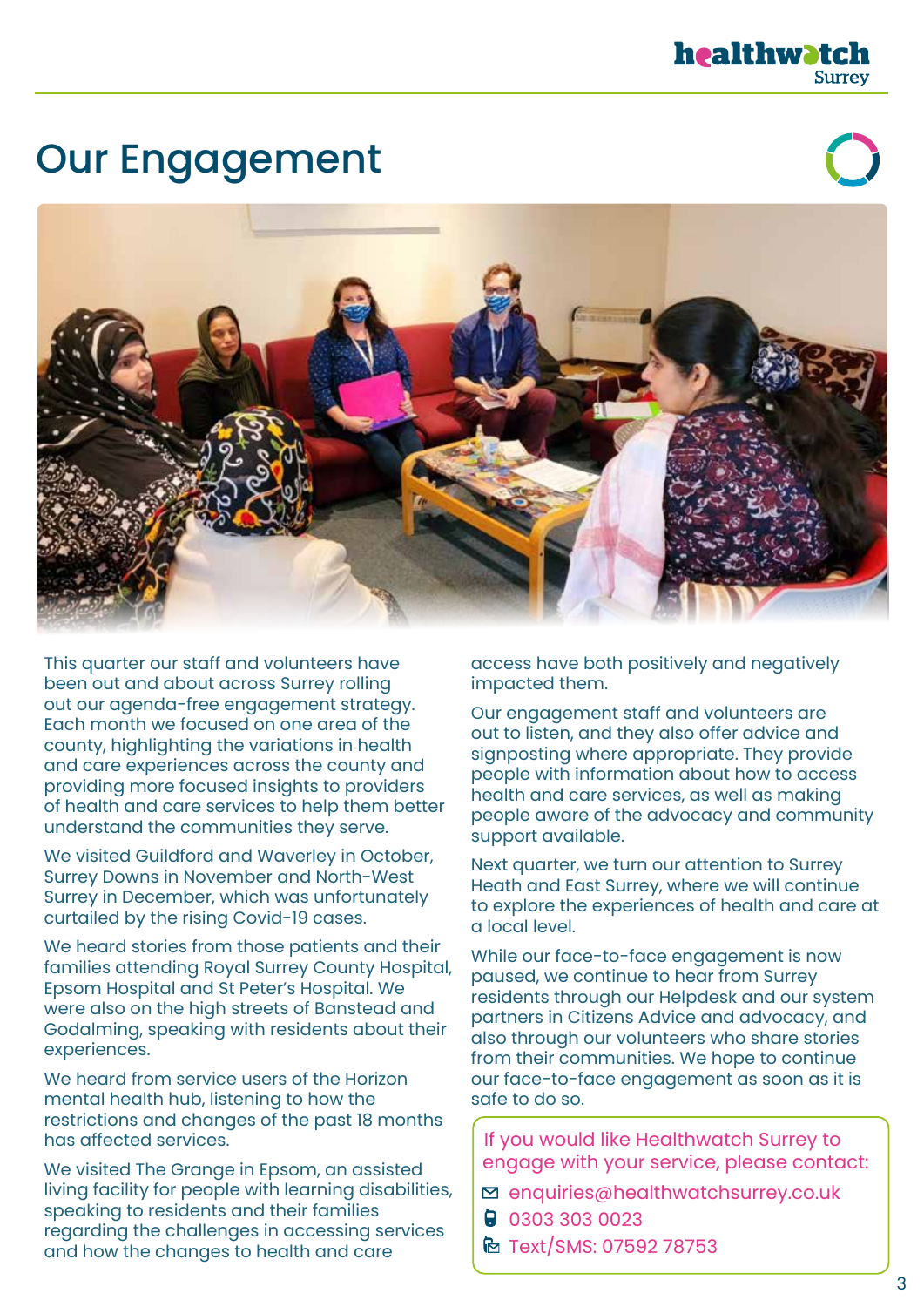### **healthwatc Surrey**

# What we are hearing

**Every story matters.** We endeavour to find the right forum to share the experiences we receive to ensure that patient voices are heard. On some occasions, there are patterns in what we are hearing so we escalate these together as a matter of urgency.

#### Wound Dressing

People have been telling us of problems accessing wound care in the community after hospital treatment. Some patients are being told by the hospital that their GP will provide wound care, only to discover this isn't the case. We shared these experiences to providers, making the following recommendations:

- 1. Hospitals ensure that information given to patients about wound management following discharge from hospital is reviewed.
- 2. Hospitals consider how to make patients aware of what arrangements will need to be made for post-operative care prior to surgery.
- 3. Hospitals ensure that their wound care policies are up to date.
- 4. GP Practices ensure that they are giving the correct signposting/referrals to patients.

#### What's next:

We are continuing to engage with healthcare providers and decision-makers to bring this issue to their attention and strongly encourage the implementation of our recommendations.

#### **Dentists**

We have been consistently hearing from the people of Surrey regarding [the challenges of](https://www.healthwatchsurrey.co.uk/wp-content/uploads/2021/12/Healthwatch-Surrey-Dentistry-Report-December-21.pdf)  [accessing dentistry.](https://www.healthwatchsurrey.co.uk/wp-content/uploads/2021/12/Healthwatch-Surrey-Dentistry-Report-December-21.pdf) In the past quarter, there has been a noticeable increase in dentistry experiences that have shown how delays in access to routine oral hygiene has had a negative impact on other parts of the health system. We published these stories in December 2021, to coincide with the [national campaign led](https://www.healthwatch.co.uk/sites/healthwatch.co.uk/files/reports-library/20211014_HWE%20Dentistry%20Update%20Dec%202021.pdf)  [by Healthwatch England](https://www.healthwatch.co.uk/sites/healthwatch.co.uk/files/reports-library/20211014_HWE%20Dentistry%20Update%20Dec%202021.pdf) and we sent a copy of our report to each Surrey MP.

#### Impact:

- We received a response from Jeremy Hunt, MP for South West Surrey and Chair of the Health and Social Care Select Committee thanking us for bringing this information to his attention.
- NHS England have issued new guidance based on the feedback for practices to offer appointments based on clinical need, especially for urgent care and priority groups such as children.

#### What's next:

We will continue to monitor experiences to ensure that these guidelines are being met.

#### Covid-19 Vaccinations

Many Surrey residents have shared their experiences of the Covid-19 vaccination programme, with the last quarter seeing people being offered their boosters. What we have heard suggests that



this has predominantly been a huge success and a credit to the tireless vaccination centre staff and dedicated volunteers, along with GPs, Pharmacists and others, who have provided this vital service.

The pace of the programme has left some gaps in information and our Helpdesk has received requests for further support regarding obtaining medical exemption certificates, or those with allergies who require a certain dose of the vaccine.

We shared these stories with Surrey Heartlands who have subsequently updated their 'Frequently Asked Questions' section of their vaccination advice to incorporate this information, making it easier for people with similar problems to get the support they require.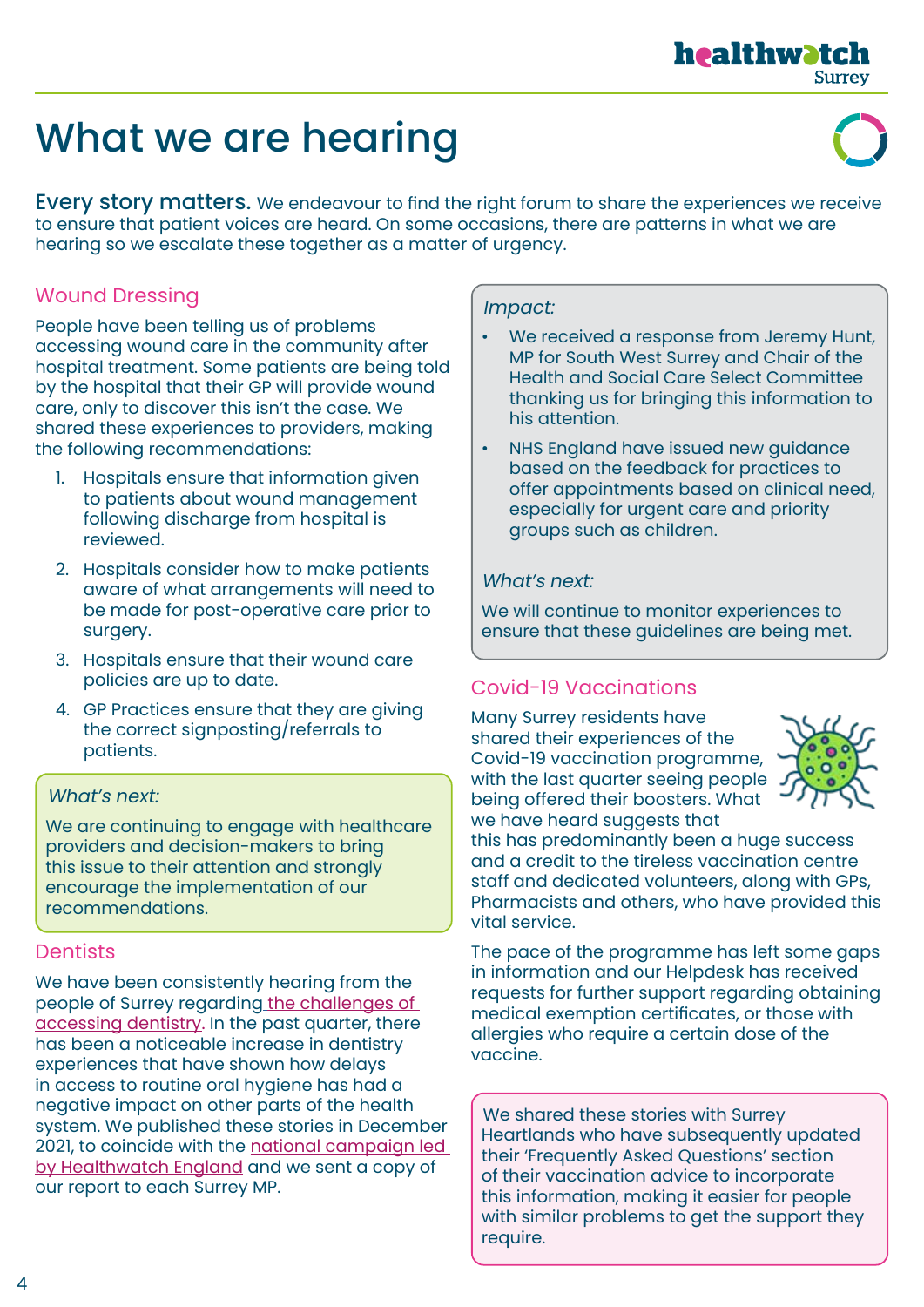

#### Pregnancy Loss

In May 2021, we published a report detailing [the]( https://www.healthwatchsurrey.co.uk/wp-content/uploads/2021/05/Treatment-of-pregnancy-loss-in-Surrey-hospitals-May-2021.pdf )  [treatment of pregnancy loss]( https://www.healthwatchsurrey.co.uk/wp-content/uploads/2021/05/Treatment-of-pregnancy-loss-in-Surrey-hospitals-May-2021.pdf ) in Surrey hospitals and in our Q2 report, we provided details of the initial impacts this report had made, with both Royal Surrey County Hospital and East Surrey Hospital ensuring they offer the required support. We have continued to share these experiences and providers have responded with their implementations:

#### Impact:

- Ashford and St Peter's Hospitals will offer parents a Certificate of Remembrance.
- Surrey Heartlands have confirmed extra investment in perinatal and bereavement service across Guildford and Waverley

#### GP Access

In Summer 2021, we published our summary of [Surrey residents'](https://www.healthwatchsurrey.co.uk/wp-content/uploads/2021/10/Review-of-remote-consultation-experiences.pdf)  [experiences of the](https://www.healthwatchsurrey.co.uk/wp-content/uploads/2021/10/Review-of-remote-consultation-experiences.pdf)  [changes to GP access.](https://www.healthwatchsurrey.co.uk/wp-content/uploads/2021/10/Review-of-remote-consultation-experiences.pdf) 

We have continued to hear mixed experiences from residents across



Surrey regarding this issue and share these themes with commissioners. The telephone triage process is often cited as a cause for complaint as are communication issues.

We met with The Leatherhead Primary Care Network to support their GP practices to communicate more effectively with their patients. We are working to connect with further PCNs across Surrey to help them support their patients as services continue to evolve.

In October, our CEO Kate Scribbins participated in a discussion on BBC Radio Surrey regarding the changes in accessing GP and primary care appointments. This offered a platform for both the stories that patients have shared with us, and to provide supportive advice for GP practices on how best to communicate their services changes to their patients and encourage them to work with their patients to create services that best serve their local communities.

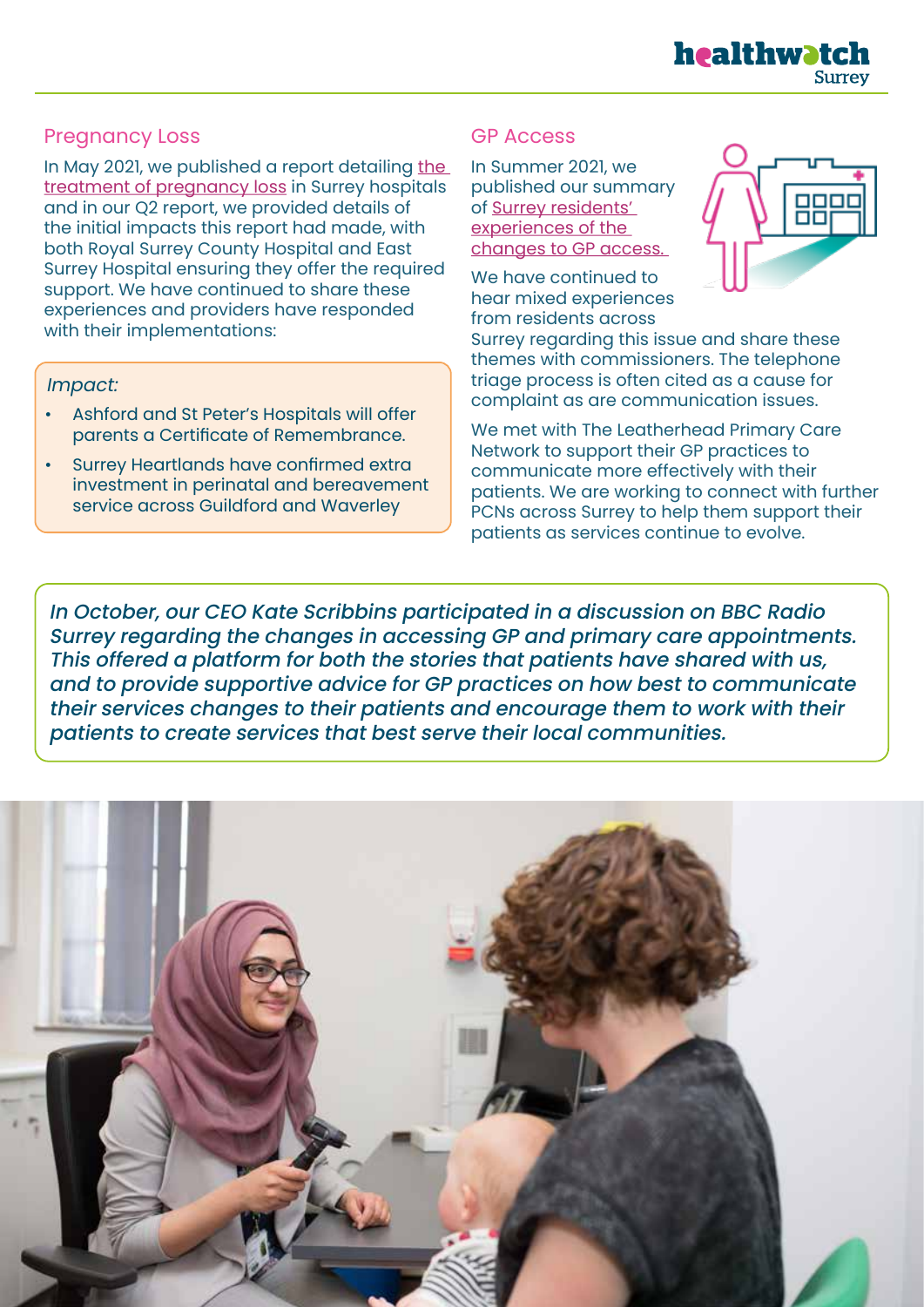# Our Thematic Priorities



#### **Dementia**

In November, we published our research on *lived* [experience of the early years after Dementia](https://www.healthwatchsurrey.co.uk/wp-content/uploads/2021/11/Healthwatch-Surrey-dementia-report-Nov-2021.pdf. )  [diagnosis.](https://www.healthwatchsurrey.co.uk/wp-content/uploads/2021/11/Healthwatch-Surrey-dementia-report-Nov-2021.pdf. ) Our research was designed to coincide with Surrey Heartlands' refresh of their dementia strategy and our aim was to have the voices of service users and their families heard in the decision-making process.

We found that families felt unsupported, particularly in the immediate aftermath of a diagnosis, adding to the high emotional weight of supporting a loved one with dementia. We heard stories of good care, particularly positive praise for community support groups. However, there was little awareness of what support is available, such as tax rebates or dementia navigators. Not one of our interviewees was aware of a care plan or having had a care review by their GP.

#### Our recommendations:

1. Build access to Dementia Navigators (or other professional navigator roles). Ensure there is adequate resource:

> A) In every area: iron out postcode lotteries so people in all parts of Surrey have access to a Dementia Navigator when needed.

B) For Dementia Navigators to proactively contact everyone with a diagnosis of dementia on a regular schedule (frequency dictated by individual needs).

- 2. Undertake a strategic overview of support groups; provide signposting to groups and work with them to make them more resilient; Share higher quality information to groups and build provision in areas with weaker support.
- 3. Empower Primary Care to signpost effectively by ensuring primary care networks, GP surgeries and community care have a single local point of access to signpost patients to (e.g. local navigator or Dementia Navigator).

#### Our impact so far:

Surrey Heartlands is in the process of drafting it's dementia strategy and they have incorporated many of our findings to make improvements to future care pathways.

We have been offered the opportunity to feed back on this draft and will work closely with Heartlands, to ensure that the new approach to dementia care provides future care recipients with a high quality of care appropriate to their needs.

#### Continuing the story - Carers' Experience of Hospital Discharge

Our report into [Carers' Experience of Hospital](https://www.healthwatchsurrey.co.uk/wp-content/uploads/2021/10/Carers-Discharge-2021-NV-F.pdf)  [Discharge](https://www.healthwatchsurrey.co.uk/wp-content/uploads/2021/10/Carers-Discharge-2021-NV-F.pdf) was a joint project with Action for Carers, investigating experiences of discharge to assess from the perspective of carers of those admitted to hospital during the pandemic.

We presented our findings and recommendations to both Frimley Park Hospital and Royal Surrey County Hospital leading to the establishment of a cross-system workshop at the Surrey Carers and Providers Network event in February. We will continue to work with our system partners to implement our recommendations and maximise safe hospital discharges.

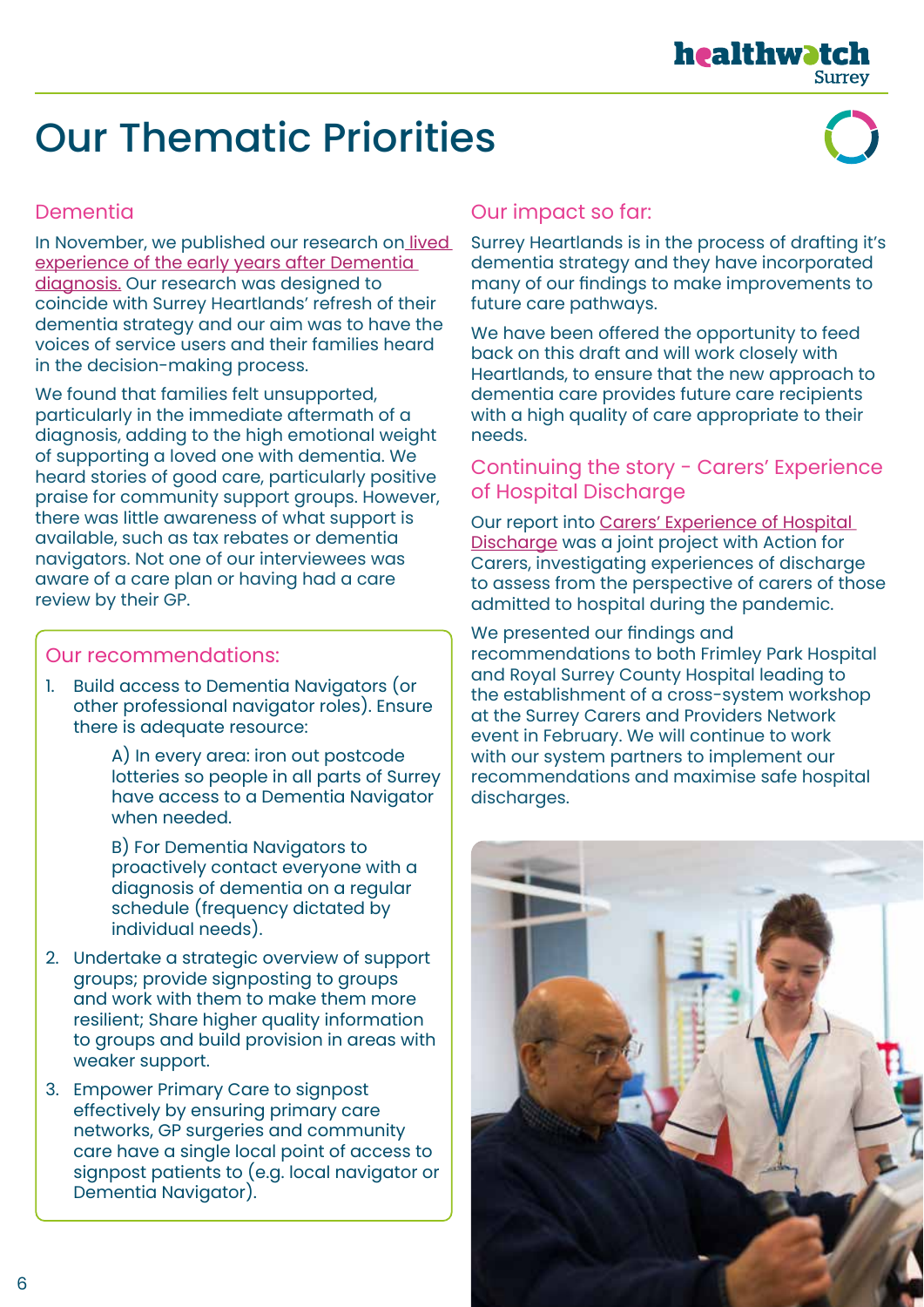# Where we share your stories

Our team are committed to elevating the experiences of those who use health and care services and placing the patient and service user voice at the heart of the decision-making process. With this aim in mind, this quarter we shared stories of those with lived experience, with a wide range of health and care organisations and providers. Here are the highlights:

#### Childrens Select Committee

We were invited to the Children, Families Lifelong Learning and Culture Select committee, to share what we've heard about children and young people's needs about their emotional well-being and mental health, the barriers to this, and any feedback on the new emotional well-being and mental health service. We reviewed our database of experiences, and reached out to partner organisations, who brought together a small focus group of parents for us.

As a result of this, we have developed our relationship with commissioners and providers of Children's Services and established new opportunities to share service users' experiences.



#### Adults Select Committee

Sharing our carers report led to the Adults and Health Select Committee to work closely with residents and members to codesign standardised communications



for hospitals to provide. These would be made available for families and carers to clearly detail care needs and address issues that any carer would need to know as part of safe delivery of care.

#### Guildford and Waverley Quality and Performance Assurance Committee



Our pharmacy experiences will be shared with new Head of Pharmacy for Guildford & Waverley who will incorporate these into their governance. We were also invited to work with the local Primary Care Networks to support and train their staff through the changes in primary care services.

#### Hospital Providers





Ashford and St. Peter's Hospitals NHS

**NHS Foundation Trust** 









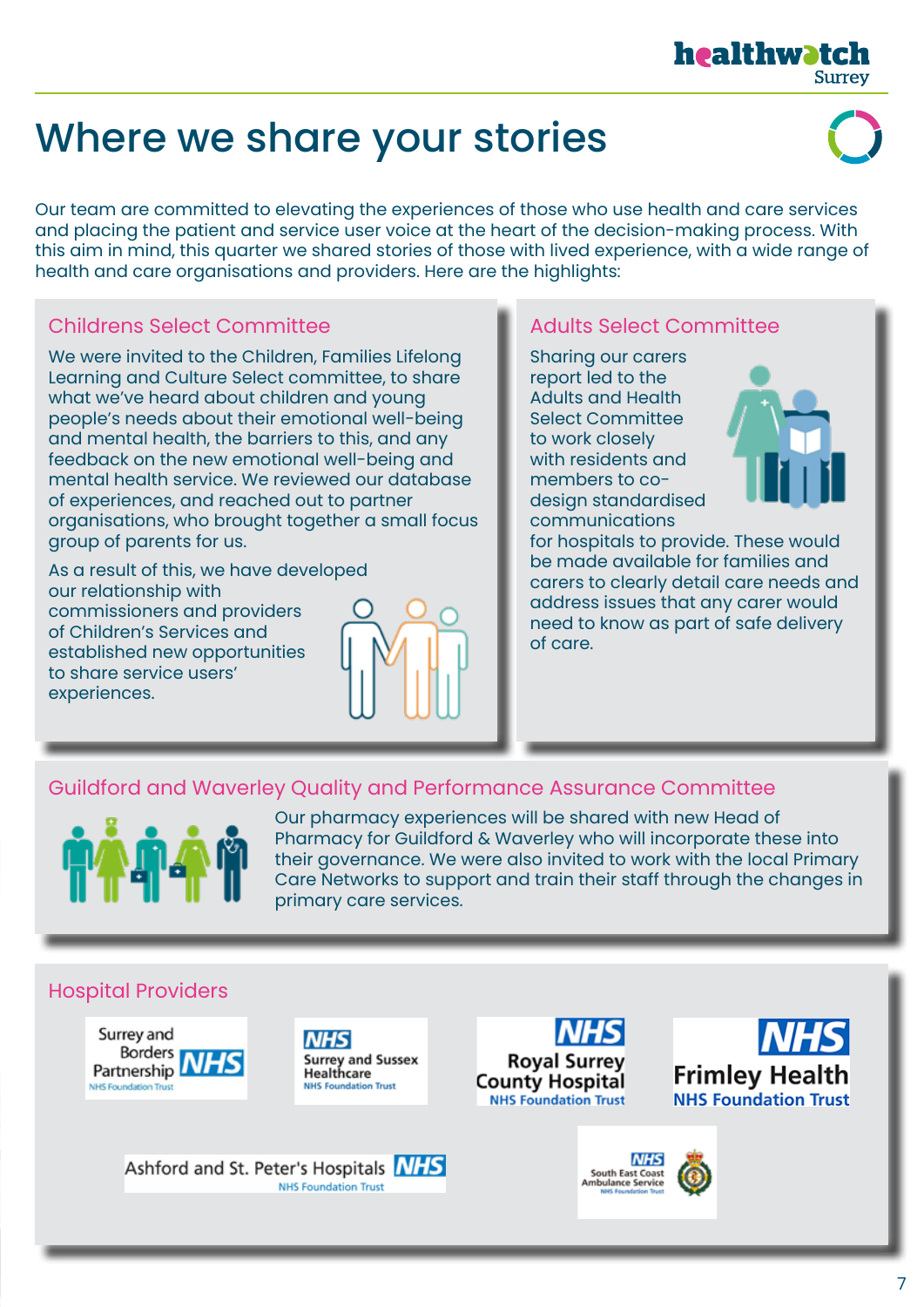#### healthwotch **Surrey**

# Our Volunteers

We are indebted to the tireless efforts of our dedicated volunteers who have been the driving force behind so much good work this past quarter.

#### Emergency Department Survey

In November, our volunteers supported East Surrey in conducting a survey of their Emergency Department. Over two days, they met and invited patients attending the department, supporting them to complete the survey.

We had been invited to do this survey on the strength of a similar project supporting Epsom hospital. Epsom were impressed with the tenacity of volunteers and praised their efforts noting that a much higher of surveys were completed while the volunteers were present.

Epsom also shared with us that the data they received led directly to positive changes in marketing NHS 111 as well as broadening their IT services offering more clinical teams the option to book slots in A&E.

#### Enter and View

December saw the return of our Enter and View activity when we visited Shrewsbury Court Independent Hospital. The learning disability and autism service within the hospital was visited by the Quality Care Commission (CQC) in November. The hospital was given an inadequate rating in relation to its learning disability and autism services, prompting Surrey's Joint Strategic Commissioning Convener to engage with Healthwatch Surrey.

While the decision was made to close the hospital at the end of December, consultation with our system partners concluded that an independent review of patient experiences at the hospital would be helpful.

Our team of staff and volunteers spoke with patients and staff, feeding back our findings and safeguarding concerns to the provider and Convener.

We welcome the opportunity to conduct Enter and Views once again - a vital process to better understand health and care services in action. We hope to conduct more visits in the near future, where appropriate and when it is safe to do so.



#### What is an 'Enter and View'?

Healthwatch have a legal power to visit health and social care services and see them in action. The purpose of an Enter and View visit is to collect evidence of what works well and what could be improved to make people's experiences better. Healthwatch can use this evidence to make recommendations and inform changes both for individual services as well as systemwide.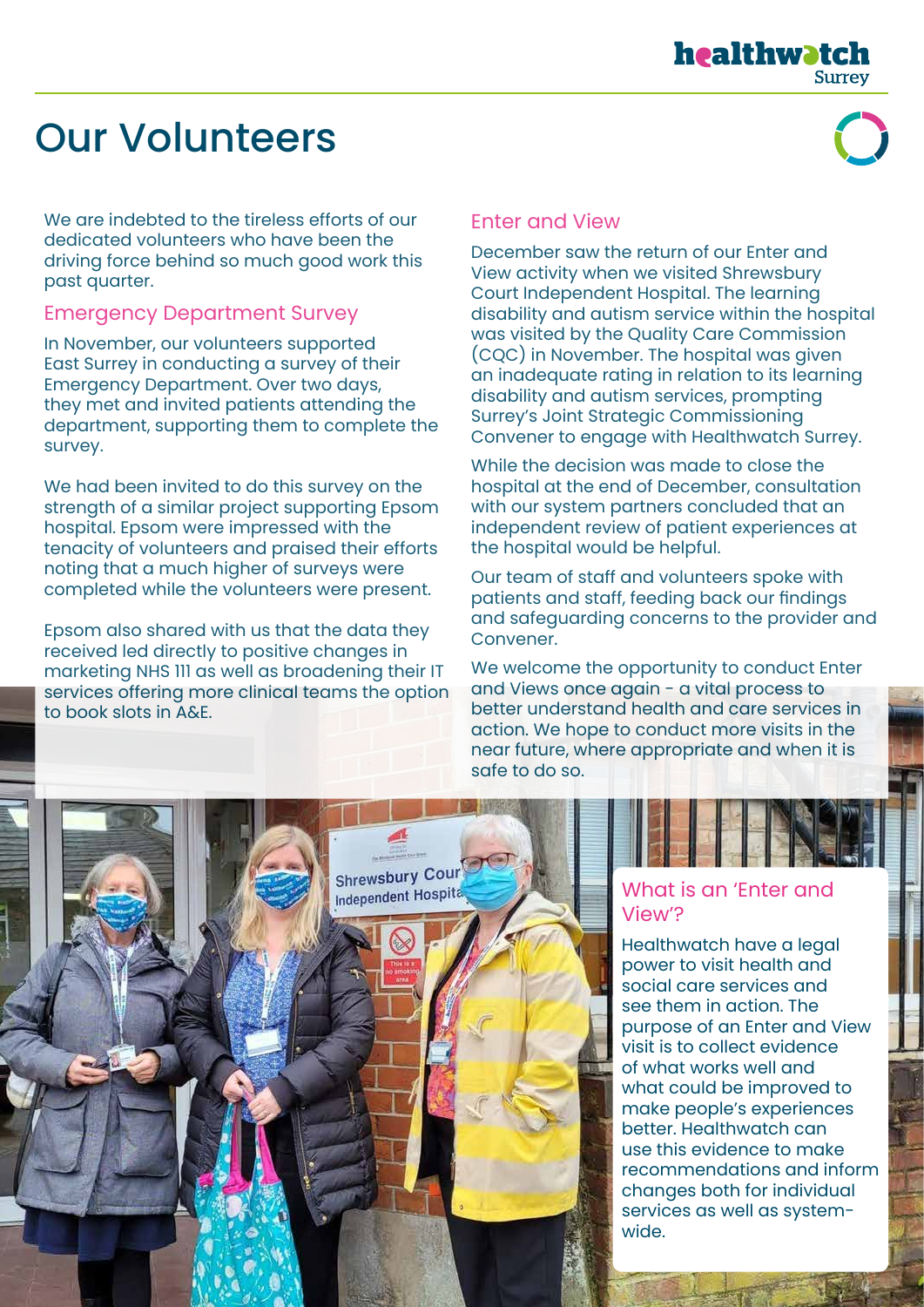# Helpdesk and Advocacy Services

This quarter 502 people have received information and advice through our Helpdesk and Citizens Advice Partners.

Helpdesk 154

**Citizens Advice** 348

**Surrey** 

healthwatcl

Each quarter, our Helpdesk and advocacy services support people who are experiencing challenges in accessing health and care services. They may be in need of advice of where to go or perhaps have experienced a poor standard of care and wish to raise concerns. Here are some of their stories and how we were able to help them:

#### Help getting round barriers

Sasha\* was in need of a Covid-19 vaccination certificate. However, her GP was putting up barriers. Her situation was becoming increasingly problematic as this certificate was required as a condition of her employment. The delays in receiving the certificate put her at risk of losing her job. She contacted our Helpdesk, who signposted Sasha to contact the Covid-19 Vaccination Support Line.

#### Outcome:

Sasha has now received her certificate, and this has been passed on to her employer.

#### Empowering voices

Sharon's\* teenage daughter, Jessica, had an ultrasound appointment for a concerning lump on her breast. When Sharon took



her for the appointment, she was frightened, but insisted on going in by herself. Her daughter returned after her appointment visibly upset. Jessica told her mum that the radiologist was dismissive of her and that she was wasting her time. Sharon was angry and frustrated that someone could be so dismissive of a young person who had been referred by their GP.

#### Outcome:

Sharon contacted our Helpdesk and was advised to contact Patient Advice and Liaison Service (PALS) and details on how to complain. Sharon felt empowered to contact the hospital directly to share her concerns.

#### Challenging staff attitudes

Kaleed\* was admitted to hospital during the midst of the Covid-19 pandemic, after attending A&E requiring emergency dental treatment. He is a young adult with learning disabilities and was very scared, and nervous about hospitals with a fear of needles and other forms of treatment. While on the ward, Kaleed experienced numerous examples of poor staff behaviour. He experienced staff showing a lack of sensitivity towards him not being able to engage or communicate with him. Another patient on the ward was also abusive towards Kaleed and the staff did little about this. Staff were abrasive about his carer being allowed to be present with him on the ward.

The whole experience was traumatic and damaging for Kaleed, both physically and emotionally, leading him to believe that staff didn't care about him.

#### Outcome:

Following the support of our advocacy service, the hospital apologised and has taken steps internally to speak to the staff involved and to arrange for additional training for them relating to patients with learning disabilities. Policies are also being reviewed to ensure other patients with learning disabilities that are admitted through A&E do not experience similar insensitivities or problems in the future.

\* Names have been changed to protect identities.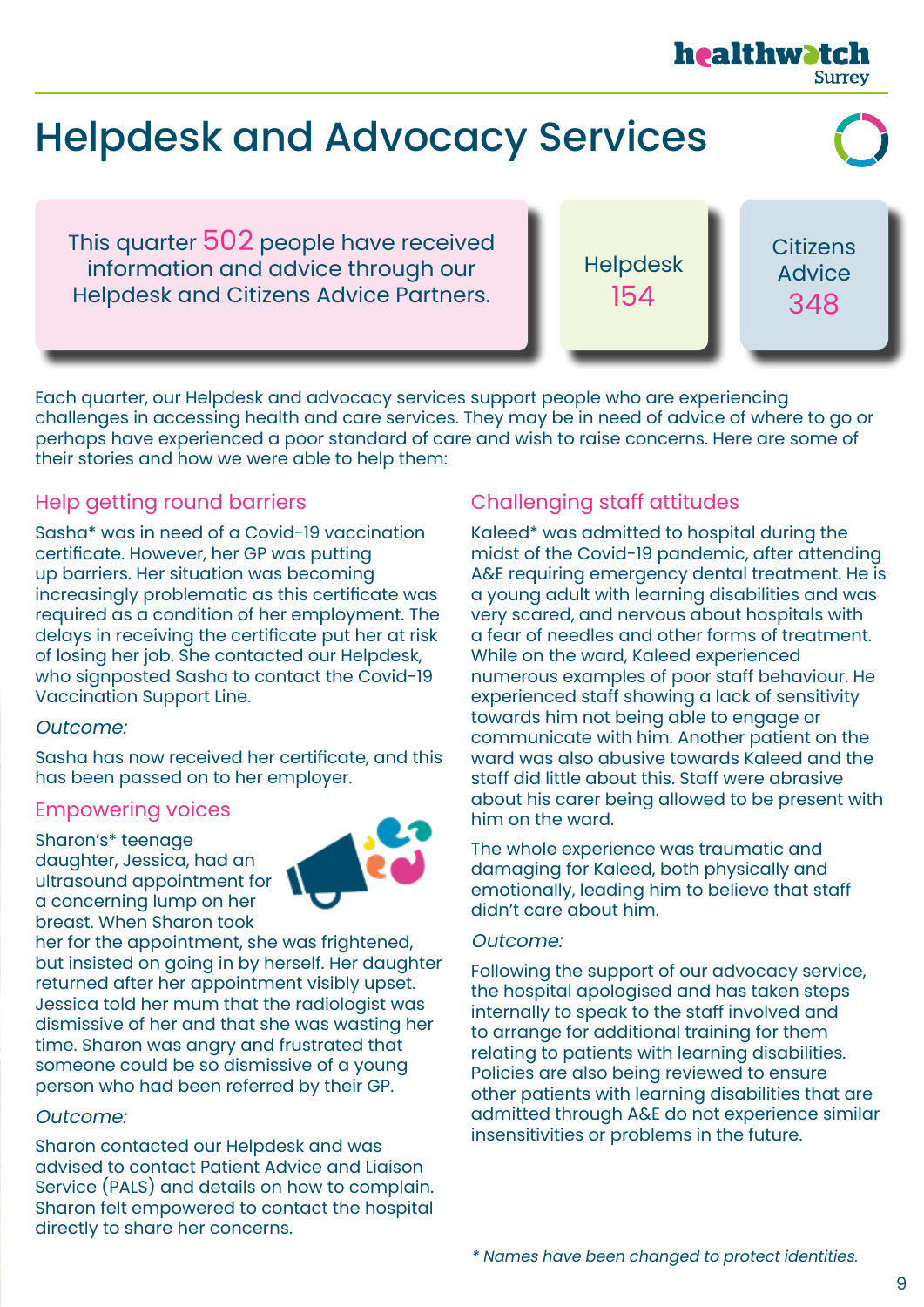#### Ensuring patients are heard

Sandra\* suffers from Irritable Bowel Syndrome which affects her daily quality of life. She has been having difficulty getting an appointment with her GP and she feels that she has not been treated with respect by staff at the practice. When she saw a GP, Sandra did not believe her concerns were taken seriously.

#### Outcome:

Advocacy supported Sandra in drafting a letter on her behalf. As she didn't have access to email, the advocate sent the draft letter by post and called Sandra to talk it through. The letter has now been

forwarded to the GP practice and an investigation is ongoing.



#### Supporting better communication

Norman\* had been recently discharged from hospital following a fall. As he was elderly with very limited mobility, he was discharged with an at home reablement care package provided by Surrey County Council's Adult Social Services. However, he was not aware that this would only be free for the first six weeks. Some weeks later he received a statement of charges for care provided after the initial period. He was surprised as he did not recall being advised of such charges.

#### Outcome:

He was supported by Citizen's Advice who contacted Surrey County Council's Adult Social Care department on his behalf, establishing that he had not completed the Financial Assessment Form. Citizen's Advice completed and submitted the form on Norman's behalf as he did not have internet access. Norman was then offered a significant reduction on the costs for his care at home.